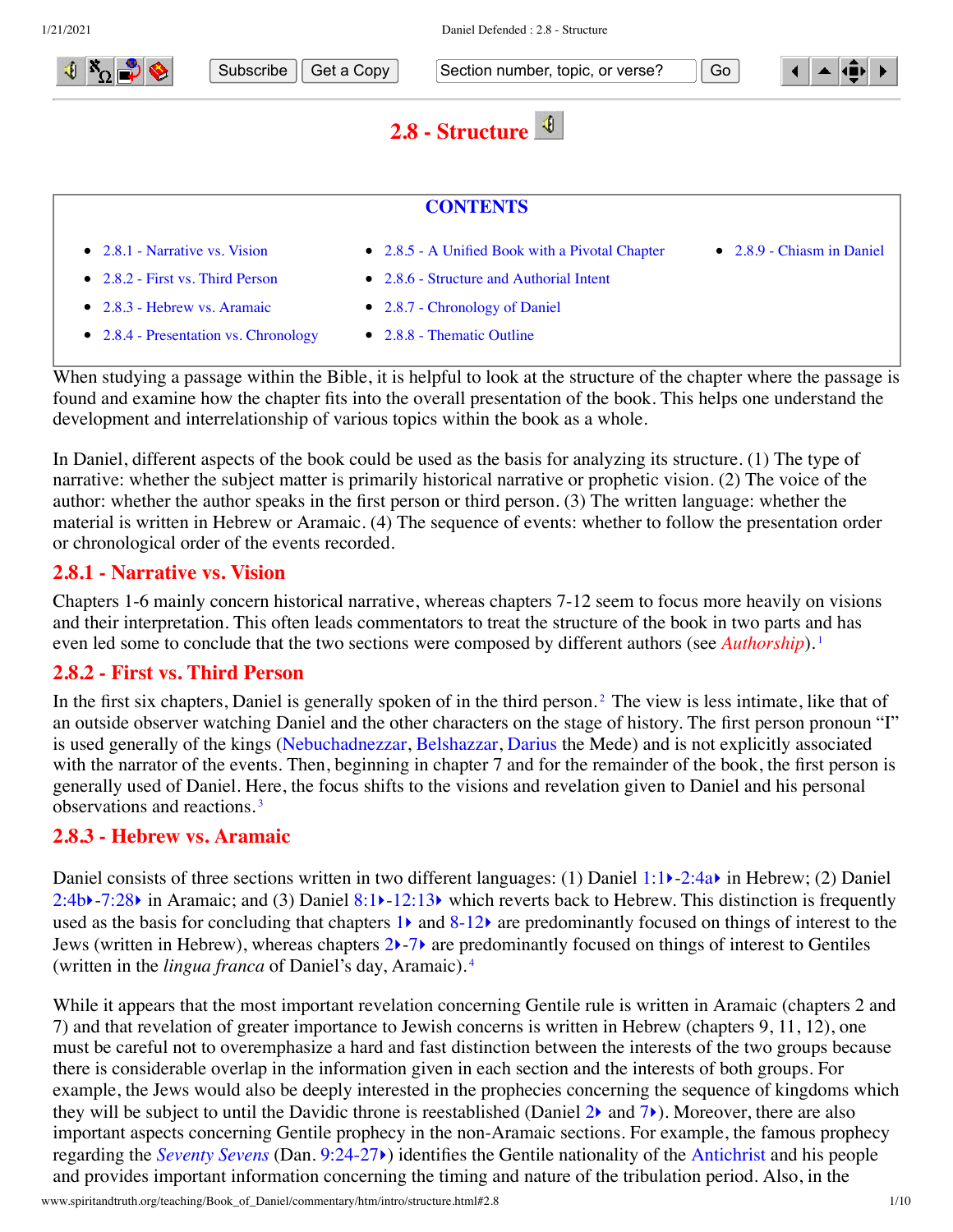second Hebrew section there are important prophecies (chapters [8](http://www.spiritandtruth.org/bibles/nasb/b27c008.htm#Dan._C8V1)) and [11](http://www.spiritandtruth.org/bibles/nasb/b27c011.htm#Dan._C11V1)) which parallel the sequence of Gentile kingdoms discussed in the Aramaic section (chapter  $2\lambda$  and  $7\lambda$  $7\lambda$ ). (These parallels are discussed in the section titled *[Sequence of Kingdoms](http://www.spiritandtruth.org/teaching/Book_of_Daniel/commentary/htm/topics/kingdoms.html#4.5)*.) There is much of interest to both Jews and Gentiles in each chapter. Even so, the presentation of material out of chronological order appears to reflect a desire to keep the Aramaic section contiguous (see below).

## <span id="page-1-0"></span>**2.8.4 - Presentation vs. Chronology**

When reading through Daniel, it becomes evident that the material is presented out of chronological order. If the chapters were to be arranged in chronological order while noting the primary language of their composition  $(H =$ Hebrew, A = Aramaic) they would run as follows: 1H, 2A, 3A, 4A, *7A*, *8H*, 5A, 6A, 9H, 10H, 11H, 12H. In chronological order, chapters 7 (the first year of [Belshazzar\)](http://www.spiritandtruth.org/teaching/Book_of_Daniel/commentary/htm/glossary.html#5.2.10) and 8 (the third year of Belshazzar) would appear between chapters 4 ([Nebuchadnezzar's](http://www.spiritandtruth.org/teaching/Book_of_Daniel/commentary/htm/glossary.html#5.2.62) reign) and 5 (the last year of Belshazzar).

<span id="page-1-3"></span>The question naturally arises as to why the presentation order differs from the chronological order?<sup>[5](#page-8-3)</sup> From the perspective of language, the Hebrew of chapter 8 would have divided the Aramaic section if it were not relocated. Since chapter 8 expands upon information provided within chapter 7, it may be that both chapters 7 and 8 were relocated beyond chapter 6 so as to maintain the Aramaic section undivided. Another factor may be the previously-mentioned distinction between historical narration vs. visions and their exposition. Chapters 7 and 8 both concern revelation primarily given to Daniel. By positioning this material following chapter 6, the emphasis of the first part of the book on historical narration and the second part of the book on visions is maintained without fragmentation. It is also evident that the *[Chiasm in Daniel](#page-6-0)* benefits from the presentation being out of chronological order. Whatever the case may be, a chronological treatment of the material presents yet another alternative for viewing the structure of the book. This is the approach taken in the *[Thematic Outline](#page-4-0)* of the book below.

# <span id="page-1-1"></span>**2.8.5 - A Unified Book with a Pivotal Chapter**

Any analysis of the structure of the book, no matter how it is conceived, is likely to recognize both the unity of the book and the importance of the seventh chapter:

- The Significance of Chapter 7 Chapter 7 plays a key role in the book, functioning almost like a hinge between the two main sections of the work: (1) it repeats the kingdom sequence of the vision in chapter 2, but with much greater detail—including information alluded to from key passages of the [NT](http://www.spiritandtruth.org/teaching/Book_of_Daniel/commentary/htm/glossary.html#5.2.64). This detailed information forms the framework for the upcoming expansion of a portion of the sequence in chapters 8 and 11-12; (2) it closes the Aramaic section of the book; (3) it opens the section of the book where the emphasis shifts from historical narrative in the third person to visions and revelation primarily in the first person. This important chapter has also been recognized as key for the proper interpretation of prophecy. [6](#page-8-4)
- <span id="page-1-6"></span><span id="page-1-5"></span><span id="page-1-4"></span>**The Unity of the Book** - The close ties between chapters 2, 7, 8, 9, 11, and 12 (see *Sequence of*  $\bullet$ *Kingdoms*[\) provide strong evidence that a single author was responsible for writing Daniel. "Fro](http://www.spiritandtruth.org/teaching/Book_of_Daniel/commentary/htm/topics/kingdoms.html#4.5)m these things we arrive at the certainty that the book of Daniel forms an organic whole, as is now indeed generally acknowledged, and that it was composed by a prophet according to a plan resting on higher illumination." [7](#page-8-5) "The cumulative effect has important implications for the unity and composition of Daniel. Rather than pointing to the unifying work of a late redactor/compiler who stands at the end of a long line of editorial activity, Daniel is best explained as supporting Gooding's contention that 'we must take seriously the book's internal proportions, as having been deliberately planned by the author.' "<sup>[8](#page-8-6)</sup>

# <span id="page-1-2"></span>**2.8.6 - Structure and Authorial Intent**

<span id="page-1-7"></span>We differ from Gooding (and Patterson) above who attribute the design of Daniel to the *author*. Rather, it should be attributed to the Holy Spirit who superintended the work. Daniel did not carefully craft the content of the work. Instead, the dreams and visions were given by God—along with their interpretation—and Daniel mainly served as an amanuenses, much like John did when writing the book of Revelation. The tendency of scholars to attribute supernaturally intended details of apocalyptic revelation to the author rather than the Holy Spirit<sup>[9](#page-8-7)</sup> does a disservice to students of the Bible and contravenes the plain teaching of the Scriptures, which indicate that the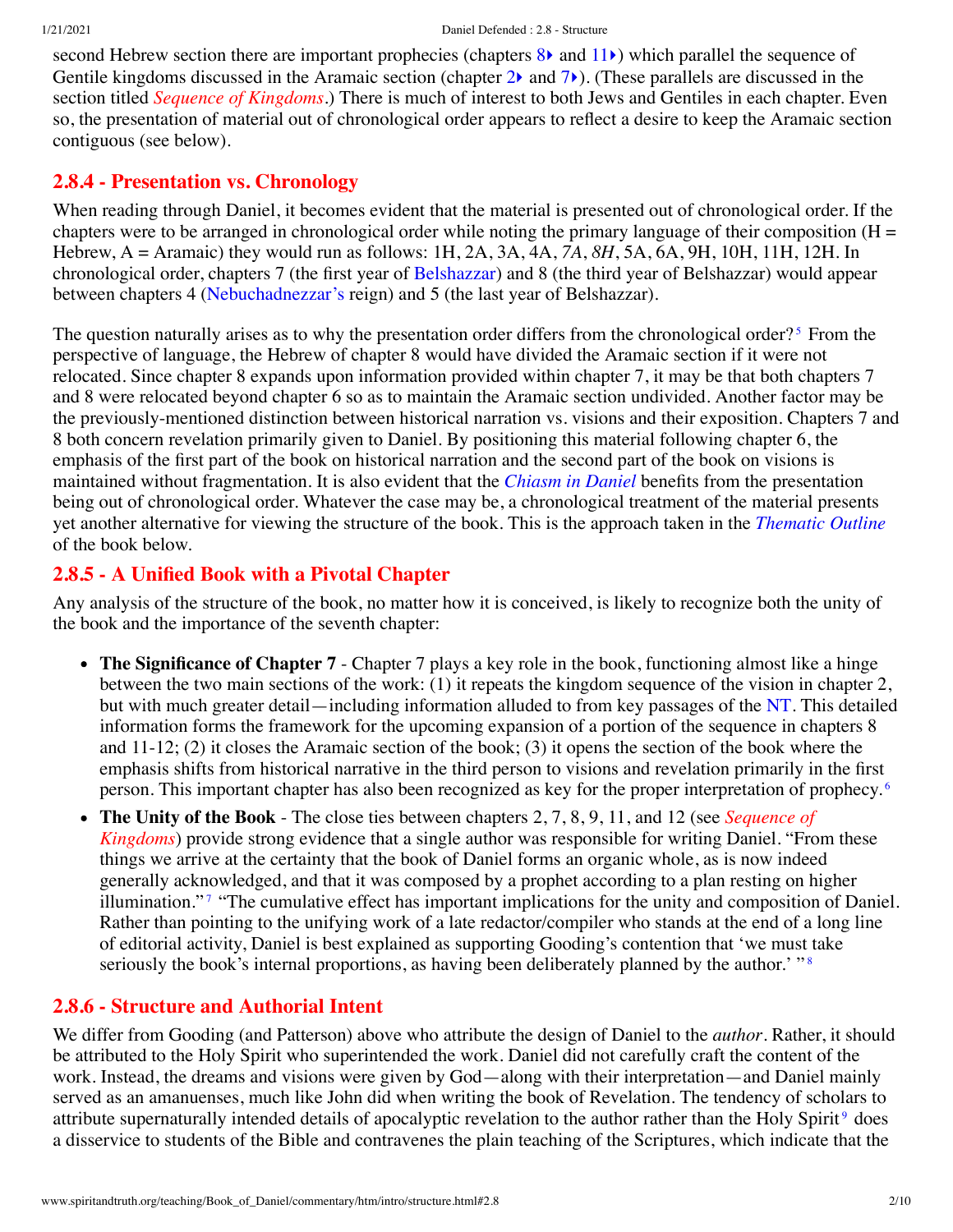author generally had no part in determining the content or order of such information <sup>[10](#page-8-8)</sup> and even struggled to describe what was being shown which was not understood. [11](#page-8-9) We agree with Calvin:

<span id="page-2-3"></span><span id="page-2-2"></span><span id="page-2-1"></span>First of all, the matter itself shews how Daniel did not speak from his own discretion, but whatever he uttered was dictated by the Holy Spirit for whence could he conceive the things which we shall afterwards behold, if he were only endued with human prudence? . . . This, then, is a great step, and we shall not repent of taking it, when we acknowledge Daniel to have been only the organ of the Holy Spirit, and never to have brought anything forward by his own private inclination. [12](#page-8-10)

## <span id="page-2-0"></span>**2.8.7 - Chronology of Daniel**

As mentioned previously, the presentation of material in the book of Daniel does not always follow chronological order. It can be helpful to rearrange the material so that the order and dates of the events follow chronological order. For one thing, it shows Daniel's possible age when various events transpired. For another, it helps us recognize aspects of the [thematic structure](#page-4-0) of the book. (For a table listing other chronological events related to the wider historical setting of Daniel, see *[Chronology](http://www.spiritandtruth.org/teaching/Book_of_Daniel/commentary/htm/topics/chronology.html#4.2)*.)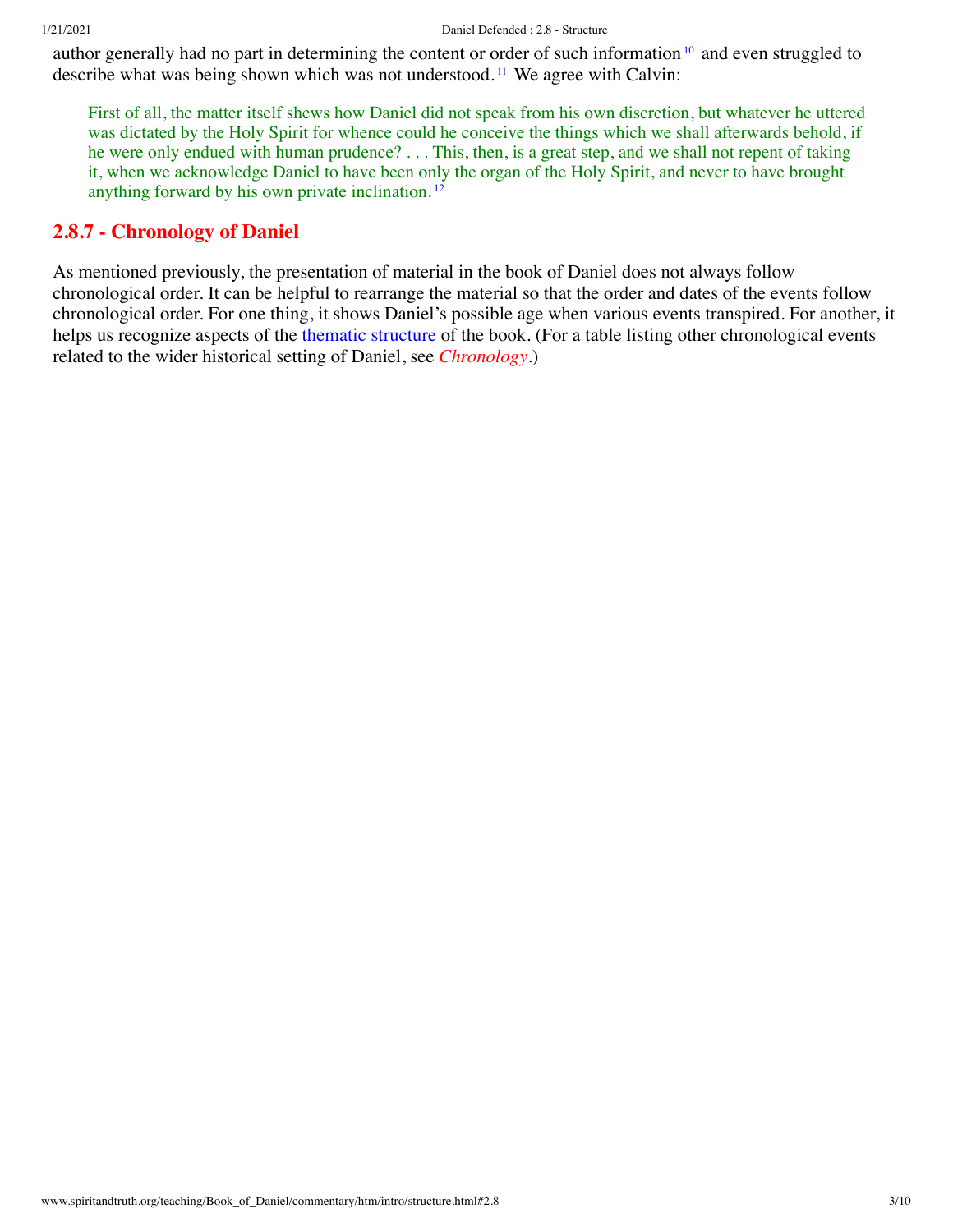# <span id="page-3-4"></span><span id="page-3-2"></span><span id="page-3-1"></span>**Chronological Structure of the Book of Daniel**

<span id="page-3-9"></span><span id="page-3-8"></span><span id="page-3-7"></span><span id="page-3-6"></span><span id="page-3-5"></span><span id="page-3-3"></span><span id="page-3-0"></span>

| <b>Year</b><br>(B.C.) <sup>13</sup> | Passage                                              | Chronological<br><b>Indicator</b>                          | <b>Related Events</b>                                                                                                   | <b>Israel</b><br><b>Ruled</b><br><b>By</b> | Daniel's<br>Age<br>(Approx.) <sup>14</sup> |
|-------------------------------------|------------------------------------------------------|------------------------------------------------------------|-------------------------------------------------------------------------------------------------------------------------|--------------------------------------------|--------------------------------------------|
| 606                                 | Dan.<br>$1:1 \triangleright$                         | 3 <sup>rd</sup> year of the<br>reign of King<br>Jehoiakim. | Daniel taken captive to Babylon. See<br>Deportations.                                                                   | Babylon                                    | $14^{15}$                                  |
| $603 -$<br>60216                    | Dan.<br>$2:1\triangleright$                          | $2nd$ year of King<br>Nebuchadnezzar. <sup>17</sup>        | Nebuchadnezzar's vision of a great image of<br>four metals.                                                             | Babylon                                    | $17 - 18$                                  |
| 595-<br>594,18<br>58519             | Dan. $3\blacktriangleright$                          |                                                            | Nebuchadnezzar's image of gold, the fiery<br>furnace.                                                                   | Babylon                                    | $25-26, 35$                                |
| $573-$<br>56920                     | Dan.<br>$4:1 - 27$                                   |                                                            | Nebuchadnezzar's dream of a great tree<br>chopped down.                                                                 | Babylon                                    | $47 - 51$                                  |
| 573-<br>56921                       | Dan.<br>$4:28-$<br>37 <sub>0</sub>                   |                                                            | Nebuchadnezzar's humiliation as a beast.                                                                                | Babylon                                    | $47 - 51$                                  |
| 55322                               | Dan.<br>$7:1\blacktriangleright$                     | 1 <sup>st</sup> year of King<br>Belshazzar.                | Daniel's vision of the four beasts.                                                                                     | Babylon                                    | 67                                         |
| 551                                 | Dan.<br>8:1                                          | 3 <sup>rd</sup> year of reign of<br>King Belshazzar.       | Daniel's vision of a ram and a goat.                                                                                    | Babylon                                    | 69                                         |
| 539                                 | Dan.<br>5:1                                          | Last year of King<br>Belshazzar.                           | Abuse of temple vessels at party, handwriting<br>on the wall.                                                           | Babylon                                    | 81                                         |
| 539                                 | Dan.<br>5:31                                         | 1 <sup>st</sup> year of Darius<br>the Mede.                | Fall of Babylon to Medo-Persia, Darius<br>strengthened by Angelic messenger (Dan.<br>$11:1)$ .                          | Medo-<br>Persia                            | 81                                         |
| 539                                 | Dan.<br>$9:1 - 2$                                    | 1 <sup>st</sup> year of reign of<br>Darius the Mede.       | Daniel's intercession for Israel and Gabriel's<br>answer of seventy sevens.                                             | Medo-<br>Persia                            | 81                                         |
| 539-537                             | Dan.<br>$6:1-28$                                     |                                                            | Daniel in the lion's den.                                                                                               | Medo-<br>Persia                            | 81-83                                      |
| 536                                 | Dan.<br>1:21                                         | 1 <sup>st</sup> year of King<br>Cyrus                      | In 536 B.C., Cyrus issued the decree<br>allowing the Jews to return and rebuild<br>(2Chr. 36:22-23; Ezra 1:1-4; 6:3-5). | Medo-<br>Persia                            | 84                                         |
| 53423                               | Dan.<br>$10$ .<br>$11$ ,<br>$12 \blacktriangleright$ | $3rd$ year of King<br>Cyrus of Persia.                     | Daniel's vision by the Tigris river.                                                                                    | Medo-<br>Persia                            | 86                                         |

<span id="page-3-11"></span><span id="page-3-10"></span>The following table depicts the chronological sequence when divine revelation was given to Daniel.<sup>[24](#page-9-6)</sup>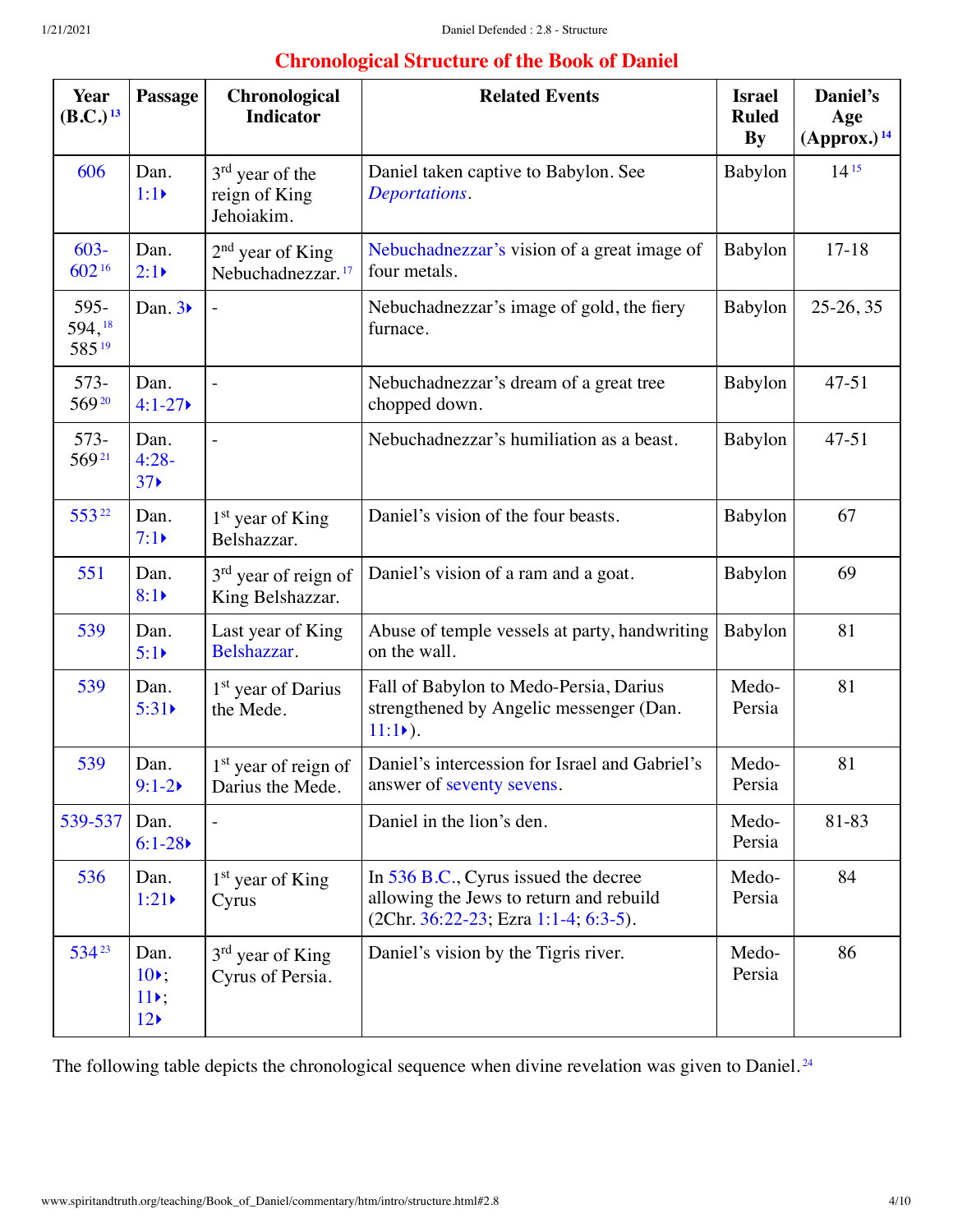<span id="page-4-2"></span><span id="page-4-1"></span>

| <b>Divine Revelation in the Book of Daniel</b> |                                        |                  |                                                               |                              |                                                                                        |  |  |  |
|------------------------------------------------|----------------------------------------|------------------|---------------------------------------------------------------|------------------------------|----------------------------------------------------------------------------------------|--|--|--|
| <b>Year</b><br>$(B.C.)^{25}$                   | <b>Passage</b>                         | <b>Recipient</b> | <b>Divine</b><br><b>Revelation</b>                            | <b>Interpreter/Messenger</b> | <b>Significance</b>                                                                    |  |  |  |
| 603                                            | Dan. 2:31-<br>45 <sub>8</sub>          | Nebuchadnezzar   | Dream of great<br>image of four<br>metals.                    | Daniel                       | Sequence of glorious<br>Gentile powers (Man's<br>perspective).                         |  |  |  |
| $573-$<br>56926                                | Dan. 4:10-<br>$27 \blacktriangleright$ | Nebuchadnezzar   | Dream of a great<br>tree chopped<br>down.                     | Daniel                       | Humbling of<br>Nebuchadnezzar (the<br>glorious human ruler is<br>shown to be a beast). |  |  |  |
| 55327                                          | Dan. 7:2-<br>28 <sub>5</sub>           | Daniel           | Vision of four<br>beasts.                                     | Angel                        | Sequence of beastly<br>Gentile powers (God's<br>perspective).                          |  |  |  |
| 551                                            | Dan. 8:1-<br>$27 \blacktriangleright$  | Daniel           | Vision of ram<br>and goat.                                    | Gabriel                      | Further detail regarding<br>the sequence of beastly<br>Gentile kingdoms.               |  |  |  |
| 539                                            | Dan. 5:5-<br>30 <sub>0</sub>           | Belshazzar       | Finger's of a<br>man's hand<br>appear and write<br>on a wall. | Daniel                       | Judgment of Belshazzar<br>and Babylonian<br>Kingdom.                                   |  |  |  |

Daniel Revelation of

Daniel Vision of the

[seventy weeks.](http://www.spiritandtruth.org/teaching/Book_of_Daniel/commentary/htm/glossary.html#5.2.82)

glorious man.

# <span id="page-4-0"></span>**2.8.8 - Thematic Outline**

 $10:1$   $-12:3$ 

<span id="page-4-3"></span>[539](http://www.spiritandtruth.org/teaching/Book_of_Daniel/commentary/htm/topics/chronology.html#52919) [Dan. 9:20-](http://www.spiritandtruth.org/bibles/nasb/b27c009.htm#Dan._C9V20) 27[‣](http://www.spiritandtruth.org/teaching/Book_of_Daniel/commentary/htm/chapters/09.html#3.9.20)

[534](http://www.spiritandtruth.org/teaching/Book_of_Daniel/commentary/htm/topics/chronology.html#52996) Dan.

There are many different ways the book can be outlined. Each approach has advantages and disadvantages. Most often, commentators outline the book following the sequence of presentation (which differs from the chronological order of events). We have chosen to follow the chronological order of events because it helps to emphasize related themes among the sequence of Gentile kingdoms described in the historical events and within the visions. [28](#page-9-10)

<span id="page-4-4"></span>When the book is outlined chronologically, several thematic relationships are easier to see because the events of chapters 5 (the judgment of [Belshazzar](http://www.spiritandtruth.org/teaching/Book_of_Daniel/commentary/htm/glossary.html#5.2.10) and Babylon) and 6 [\(Darius](http://www.spiritandtruth.org/teaching/Book_of_Daniel/commentary/htm/glossary.html#5.2.21)' edict regarding prayer and Daniel's miraculous preservation from the lions) are treated *after* the visions of chapters 7 and 8 which predict the judgment and the miraculous preservation of the Jews during the historic sequence of Gentile kingdoms during the [Times of the Gentiles.](http://www.spiritandtruth.org/teaching/Book_of_Daniel/commentary/htm/glossary.html#5.2.86) Thus, the events of chapters 5 and 6 fulfill some of the predictions given at a previous time in chapters 7 and 8.

I. Fate of Israel during the Times of the Gentiles (Dan. [1:1](http://www.spiritandtruth.org/bibles/nasb/b27c001.htm#Dan._C1V1)[‣](http://www.spiritandtruth.org/teaching/Book_of_Daniel/commentary/htm/chapters/01.html#3.1.1)-[12:13](http://www.spiritandtruth.org/bibles/nasb/b27c012.htm#Dan._C12V13)[‣](http://www.spiritandtruth.org/teaching/Book_of_Daniel/commentary/htm/chapters/12.html#3.12.13)).

A. 1<sup>st</sup> Gentile dominion (Babylon) over Israel (Dan. [1:1](http://www.spiritandtruth.org/bibles/nasb/b27c001.htm#Dan._C1V1)) - [5:31](http://www.spiritandtruth.org/bibles/nasb/b27c005.htm#Dan._C5V31))

Gabriel The sequence and

Angel Additional details

the age.

timing of significant events concerning Jerusalem and the Jews.

concerning sequence of beastly kingdoms and other events concerning the Jews until the end of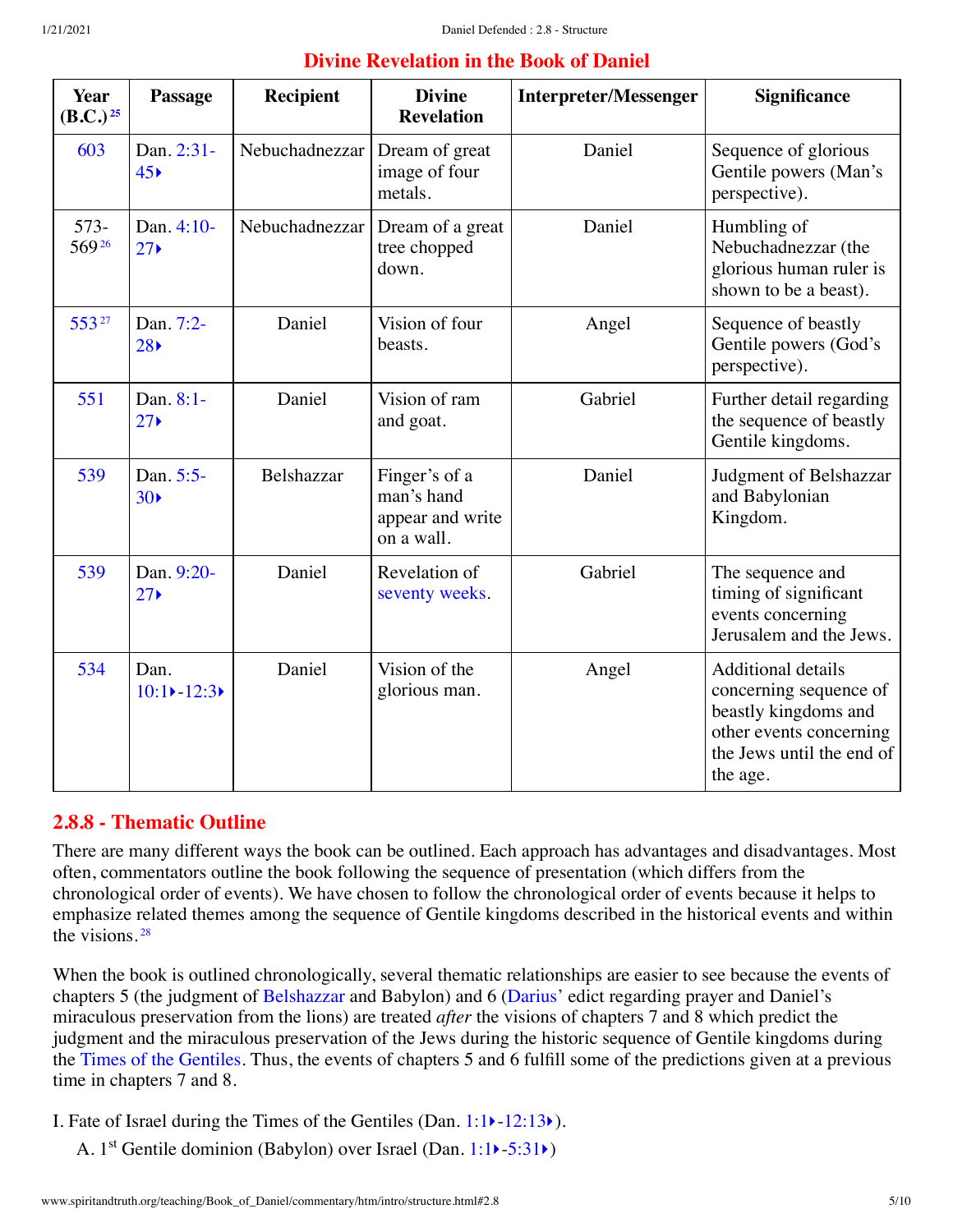- 1. Jews obtain favor in 1<sup>st</sup> Gentile dominion: Daniel and friends trained to serve during captivity of Judah (Dan.  $1:1-21$ ).
- 2. Times of the Gentiles from man's perspective (glorious): [Nebuchadnezzar](http://www.spiritandtruth.org/teaching/Book_of_Daniel/commentary/htm/glossary.html#5.2.62) (Dan. [2:1-48](http://www.spiritandtruth.org/bibles/nasb/b27c002.htm#Dan._C2V1)[‣](http://www.spiritandtruth.org/teaching/Book_of_Daniel/commentary/htm/chapters/02.html#3.2.1)).
	- a) Nebuchadnezzar's dream of an image composed of four metals  $(Dan. 2:1-23)$  $(Dan. 2:1-23)$  $(Dan. 2:1-23)$ .
	- b) Daniel interprets the dream (Dan. [2:24-45](http://www.spiritandtruth.org/bibles/nasb/b27c002.htm#Dan._C2V24)[‣](http://www.spiritandtruth.org/teaching/Book_of_Daniel/commentary/htm/chapters/02.html#3.2.24)).
	- c) Gentile confession of God's glory: Nebuchadnezzar (Dan. [2:46-48](http://www.spiritandtruth.org/bibles/nasb/b27c002.htm#Dan._C2V46)[‣](http://www.spiritandtruth.org/teaching/Book_of_Daniel/commentary/htm/chapters/02.html#3.2.46)).
- 3. Gentile rejection of God's revelation (Dan. [3:1](http://www.spiritandtruth.org/bibles/nasb/b27c003.htm#Dan._C3V1)[‣](http://www.spiritandtruth.org/teaching/Book_of_Daniel/commentary/htm/chapters/03.html#3.3.1)[-4:3](http://www.spiritandtruth.org/bibles/nasb/b27c004.htm#Dan._C4V3)[‣](http://www.spiritandtruth.org/teaching/Book_of_Daniel/commentary/htm/chapters/04.html#3.4.3)).
	- a) An eternal Babylonian kingdom: an image entirely of gold (Dan. [3:1-2](http://www.spiritandtruth.org/bibles/nasb/b27c003.htm#Dan._C3V1)[‣](http://www.spiritandtruth.org/teaching/Book_of_Daniel/commentary/htm/chapters/03.html#3.3.1)).
	- b) Divine honor claimed by man: Nebuchadnezzar's image as object of worship (Dan. [3:3-7](http://www.spiritandtruth.org/bibles/nasb/b27c003.htm#Dan._C3V3)[‣](http://www.spiritandtruth.org/teaching/Book_of_Daniel/commentary/htm/chapters/03.html#3.3.3)).
	- c) Supernatural preservation of Jews amidst  $1<sup>st</sup>$  Gentile dominion: furnace (Dan. [3:8-27](http://www.spiritandtruth.org/bibles/nasb/b27c003.htm#Dan._C3V8) $\blacktriangleright$ ).
	- d) Gentile Confession of God's Glory: Nebuchadnezzar (Dan. [3:28](http://www.spiritandtruth.org/bibles/nasb/b27c003.htm#Dan._C3V28)[‣](http://www.spiritandtruth.org/teaching/Book_of_Daniel/commentary/htm/chapters/03.html#3.3.28)-[4:3](http://www.spiritandtruth.org/bibles/nasb/b27c004.htm#Dan._C4V3)[‣](http://www.spiritandtruth.org/teaching/Book_of_Daniel/commentary/htm/chapters/04.html#3.4.3)).
- 4. Revelation of character of Gentile rule: Nebuchadnezzar turned into a beast (Dan. [4:4-37](http://www.spiritandtruth.org/bibles/nasb/b27c004.htm#Dan._C4V4)[‣](http://www.spiritandtruth.org/teaching/Book_of_Daniel/commentary/htm/chapters/04.html#3.4.4)).
	- a) Nebuchadnezzar's dream of a great tree chopped down (Dan. [4:4-18](http://www.spiritandtruth.org/bibles/nasb/b27c004.htm#Dan._C4V4) $\blacktriangleright$ ).
	- b) Daniel interprets the dream (Dan. [4:19-27](http://www.spiritandtruth.org/bibles/nasb/b27c004.htm#Dan._C4V19)[‣](http://www.spiritandtruth.org/teaching/Book_of_Daniel/commentary/htm/chapters/04.html#3.4.19)).
	- c) God's judgment of pride: Nebuchadnezzar shown to be a beast (Dan. [4:28-33](http://www.spiritandtruth.org/bibles/nasb/b27c004.htm#Dan._C4V28)[‣](http://www.spiritandtruth.org/teaching/Book_of_Daniel/commentary/htm/chapters/04.html#3.4.28)).
	- d) Gentile confession of God's glory: Nebuchadnezzar (Dan. [4:34-37](http://www.spiritandtruth.org/bibles/nasb/b27c004.htm#Dan._C4V34)[‣](http://www.spiritandtruth.org/teaching/Book_of_Daniel/commentary/htm/chapters/04.html#3.4.34)).
- 5. Times of the Gentiles from God's perspective (beastly): Belshazzar (Dan. [7:1](http://www.spiritandtruth.org/bibles/nasb/b27c007.htm#Dan._C7V1)[‣](http://www.spiritandtruth.org/teaching/Book_of_Daniel/commentary/htm/chapters/07.html#3.7.1)[-8:27](http://www.spiritandtruth.org/bibles/nasb/b27c008.htm#Dan._C8V27)[‣](http://www.spiritandtruth.org/teaching/Book_of_Daniel/commentary/htm/chapters/08.html#3.8.27)).
	- a) Daniel's vision of four beasts (Dan.  $7:1-28$ ).
		- (1) The vision of beasts (Dan.  $7:1-15$ .).
		- (2) An angel interprets the vision (Dan.  $7:16-27$ ).
		- (3) Daniel's reaction to the vision and its interpretation (Dan.  $7:28$ ).
	- b) Daniel's vision of a ram and a goat (Dan.  $8:1-27$ ).
		- (1) The vision of a ram and a goat (Dan.  $8:1-14$ ).
		- (2) An angel interprets the vision (Dan.  $8:15-26$ ).
		- (3) Daniel's reaction to the vision and its interpretation (Dan.  $8:27$ ).
- 6. 1<sup>st</sup> Gentile dominion (Babylon) judged: Belshazzar (Dan. [5:26-30](http://www.spiritandtruth.org/bibles/nasb/b27c005.htm#Dan._C5V26)<sup>\*</sup>).
	- a) Desecration of God's holy vessels: Belshazzar's feast (Dan. [5:1-4](http://www.spiritandtruth.org/bibles/nasb/b27c005.htm#Dan._C5V1)[‣](http://www.spiritandtruth.org/teaching/Book_of_Daniel/commentary/htm/chapters/05.html#3.5.1)).
	- b) God's judgment of pride: handwriting on the wall (Dan. [5:5-6](http://www.spiritandtruth.org/bibles/nasb/b27c005.htm#Dan._C5V5)[‣](http://www.spiritandtruth.org/teaching/Book_of_Daniel/commentary/htm/chapters/05.html#3.5.5)).
	- c) Gentile astrologers and wise men unable to understand the revelation (Dan.  $5:7-8$ ).
	- d) Daniel interprets the message (Dan. [5:9-29](http://www.spiritandtruth.org/bibles/nasb/b27c005.htm#Dan._C5V9)[‣](http://www.spiritandtruth.org/teaching/Book_of_Daniel/commentary/htm/chapters/05.html#3.5.9)).
	- e)  $1<sup>st</sup>$  Gentile dominion overthrown (Dan. [5:30](http://www.spiritandtruth.org/bibles/nasb/b27c005.htm#Dan._C5V30) $\blacktriangleright$ ).
- B. 2<sup>nd</sup> Gentile dominion (Medo-Persia) over Israel (Dan. [5:31](http://www.spiritandtruth.org/bibles/nasb/b27c005.htm#Dan._C5V31) > [-11:1](http://www.spiritandtruth.org/bibles/nasb/b27c011.htm#Dan._C11V1) >)
	- 1. Jews obtain favor in 2<sup>nd</sup> Gentile dominion: Daniel promoted to governorship (Dan. [5:31](http://www.spiritandtruth.org/bibles/nasb/b27c005.htm#Dan._C5V31) $\blacktriangleright$ [-6:3](http://www.spiritandtruth.org/bibles/nasb/b27c006.htm#Dan._C6V3) $\blacktriangleright$ ).
	- 2. Divine honor claimed by man: Darius as object of prayer (Dan. [6:4-17](http://www.spiritandtruth.org/bibles/nasb/b27c006.htm#Dan._C6V4)[‣](http://www.spiritandtruth.org/teaching/Book_of_Daniel/commentary/htm/chapters/06.html#3.6.4)).
	- 3. Supernatural preservation of Jews amidst  $2<sup>nd</sup>$  Gentile dominion: lion's den (Dan. [6:18-24](http://www.spiritandtruth.org/bibles/nasb/b27c006.htm#Dan._C6V18) $\blacktriangleright$ ).
	- 4. Gentile confession of God's glory: Darius (Dan. [6:25-28](http://www.spiritandtruth.org/bibles/nasb/b27c006.htm#Dan._C6V25)[‣](http://www.spiritandtruth.org/teaching/Book_of_Daniel/commentary/htm/chapters/06.html#3.6.25)).
	- 5. Restoration of Israel follows Times of the Gentiles: *[Seventy Sevens](http://www.spiritandtruth.org/teaching/Book_of_Daniel/commentary/htm/topics/seventy_sevens.html#4.6)* (Dan. [9:1-27](http://www.spiritandtruth.org/bibles/nasb/b27c009.htm#Dan._C9V1)[‣](http://www.spiritandtruth.org/teaching/Book_of_Daniel/commentary/htm/chapters/09.html#3.9.1)).
		- a) Daniel's intercession for the Jews and Jerusalem (Dan. [9:1-19](http://www.spiritandtruth.org/bibles/nasb/b27c009.htm#Dan._C9V1)[‣](http://www.spiritandtruth.org/teaching/Book_of_Daniel/commentary/htm/chapters/09.html#3.9.1)).
		- b) Gabriel's message of the [Seventy Sevens](http://www.spiritandtruth.org/teaching/Book_of_Daniel/commentary/htm/glossary.html#5.2.81) (Dan. [9:20-27](http://www.spiritandtruth.org/bibles/nasb/b27c009.htm#Dan._C9V20)[‣](http://www.spiritandtruth.org/teaching/Book_of_Daniel/commentary/htm/chapters/09.html#3.9.20)).

C. Remaining Gentile dominion over Israel until the end of the age: Medo-Persia, Greece, Rome, [Antichrist](http://www.spiritandtruth.org/teaching/Book_of_Daniel/commentary/htm/glossary.html#5.2.5) (Dan.  $10:1$  –  $12:13$ ).

1. Daniel's vision of the glorious man (Dan. [10:1-9](http://www.spiritandtruth.org/bibles/nasb/b27c010.htm#Dan._C10V1)[‣](http://www.spiritandtruth.org/teaching/Book_of_Daniel/commentary/htm/chapters/10.html#3.10.1)).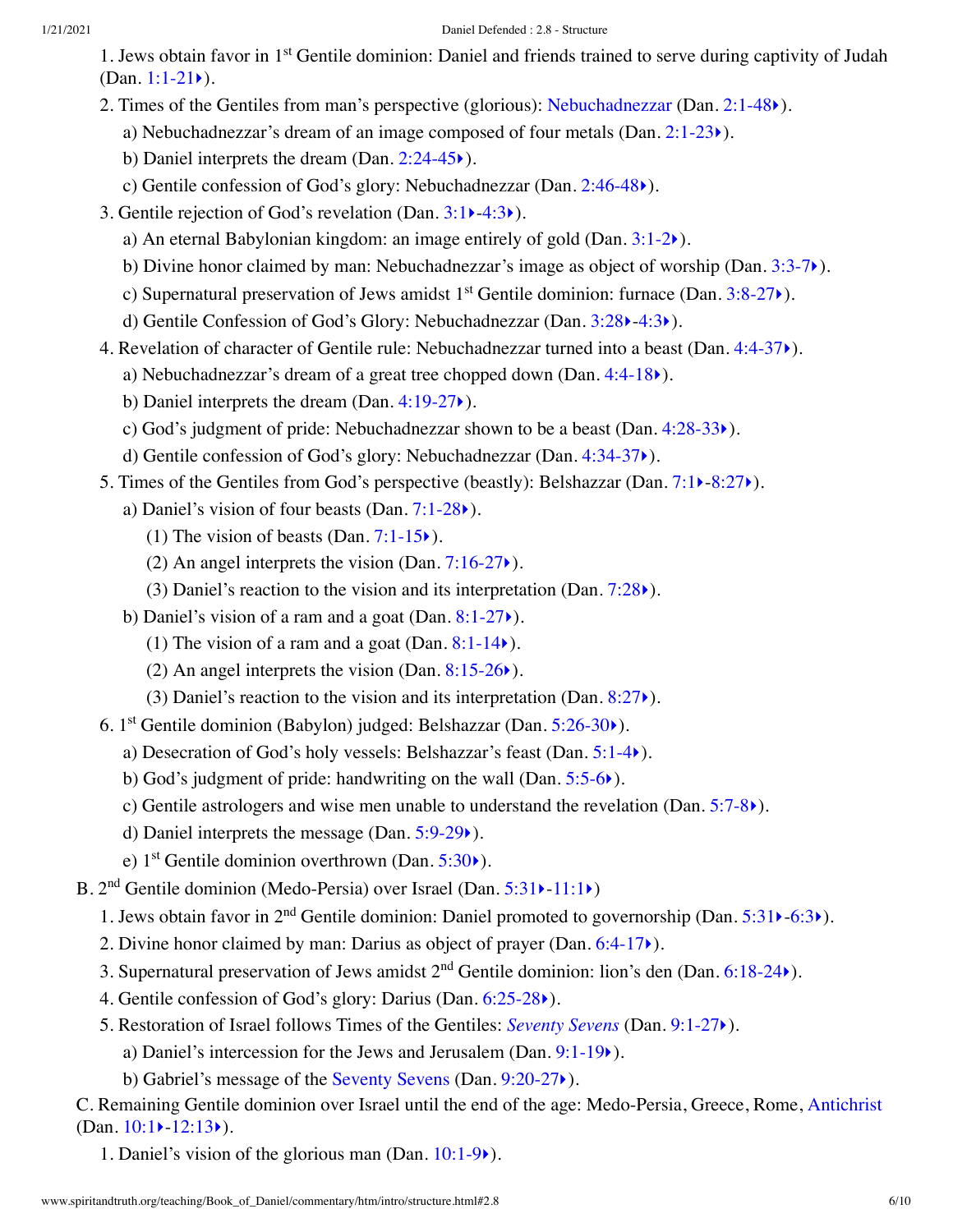- 2. Daniel's reaction to the vision and ministry by angels (Dan.  $10:10-20$ ).
- 3. Angel explains scriptural truth concerning the times until the end of the age (Dan.  $10:21 \rightarrow 12:13 \rightarrow$  $10:21 \rightarrow 12:13 \rightarrow$  $10:21 \rightarrow 12:13 \rightarrow$  $10:21 \rightarrow 12:13 \rightarrow$ ).
	- a) The remaining kings of Medo-Persia (Dan.  $10:21$ )- $11:2$ ).
	- b) The king of Greece and four successor kings (Dan. [11:3-4](http://www.spiritandtruth.org/bibles/nasb/b27c011.htm#Dan._C11V3) $\blacktriangleright$ ).
	- c) The kings of the North and South: Seleucids and Ptolemies (Dan. [11:5-20](http://www.spiritandtruth.org/bibles/nasb/b27c011.htm#Dan._C11V5)[‣](http://www.spiritandtruth.org/teaching/Book_of_Daniel/commentary/htm/chapters/11.html#3.11.5)).
	- d) Antiochus IV Epiphanes (Dan. [11:21-35](http://www.spiritandtruth.org/bibles/nasb/b27c011.htm#Dan._C11V21)[‣](http://www.spiritandtruth.org/teaching/Book_of_Daniel/commentary/htm/chapters/11.html#3.11.21)).
	- e) Last Gentile dominion: Antichrist (Dan. [11:36-45](http://www.spiritandtruth.org/bibles/nasb/b27c011.htm#Dan._C11V36)[‣](http://www.spiritandtruth.org/teaching/Book_of_Daniel/commentary/htm/chapters/11.html#3.11.36)).
		- (1) Divine honor claimed by man: Worship of Antichrist and his image (Dan.  $11:36-39$ ).
		- (2) Last Gentile dominion judged (Dan. [11:40-45](http://www.spiritandtruth.org/bibles/nasb/b27c011.htm#Dan._C11V40)[‣](http://www.spiritandtruth.org/teaching/Book_of_Daniel/commentary/htm/chapters/11.html#3.11.40))
	- f) Supernatural preservation of the Jews amidst last Gentile dominion: the tribulation (Dan.  $12:1-3)$  $12:1-3)$ ).
	- g) The end of the age (Dan.  $12:4-13$ ).

### <span id="page-6-0"></span>**2.8.9 - Chiasm in Daniel**

Another evidence of the unity (and supernatural design) of the book is found in the chiastic patterns found within the book. A *chiasm* in Scripture is an intentional arrangement of the structure of a book, passage, or verse highlighting contrasting or similar elements through the use of literary parallelism. By way of illustration, Holding gives the following simple example found in Genesis [9:6.](http://www.spiritandtruth.org/bibles/nasb/b01c009.htm#Gen._C9V6)<sup>[29](#page-9-11)</sup>

<span id="page-6-1"></span>A Whoever *sheds*

B the *blood* C of *man* C´ by *man* shall B´ his *blood* A´ be *shed*.

The parallel or contrasting elements of a chiasm are generally labeled to clarify their correspondence (i.e., A-A<sup>'</sup>, B-B´, C-C´). The purpose of chiasm is to draw the reader's attention to the relationship between the parallel or contrasting elements which, upon meditation, provide additional insight into the passage.

For example, the chiasm in Genesis [9:6](http://www.spiritandtruth.org/bibles/nasb/b01c009.htm#Gen._C9V6) provides a number of insights which might be overlooked on a simple reading of the verse: (A-A´) The verse teaches the principle of *lex talionis* or "law of retribution:" that the [perpetrator of a crime will receive what was done to the victim \("whoever sheds . . . shall be shed," Lev. 24:19-](http://www.spiritandtruth.org/bibles/nasb/b03c024.htm#Lev._C24V19) 20; Pr. [24:29;](http://www.spiritandtruth.org/bibles/nasb/b20c024.htm#Pr._C24V29) Mat. [5:38.](http://www.spiritandtruth.org/bibles/nasb/b40c005.htm#Mat._C5V38)); (B-B´) the emphasis upon blood connects the verse with the biblical teaching that life is in the blood and remission of sin is by the spilling of blood (Lev. [17:11](http://www.spiritandtruth.org/bibles/nasb/b03c017.htm#Lev._C17V11)); (C-C $\degree$ ) underscores the principle of human government: when the blood of man is spilled in murder, it would be the responsibility of other men to enforce judgment in the place of God (cf. Gen. [4:10-12](http://www.spiritandtruth.org/bibles/nasb/b01c004.htm#Gen._C4V10)).

Sometimes, as in the example above, the chiastic structure is so clear it can hardly be denied. In other situations, the chiasms are less obvious, but still undeniable once they are seen. There are cases, however, where chiasms can be the subjective creation of the observer and imposed upon the text. So caution is needed when identifying chiasms.

Many people who approach the book of Daniel for the first time come away with a strange feeling that somehow the book has structure beyond what is readily apparent, but they have difficulty putting their finger on exactly what it is. It is our belief this is evidence of the purposeful chiasms within the book.

As in the above example, the chiastic structure of Daniel reflects a concentric organization based on parallel relationships:

In 1972 Lenglet wrote that chapters 2-7 were a literary unit, not only because of the commonality of Aramaic but also because they were carefully composed in a concentric structure. He observed that there was a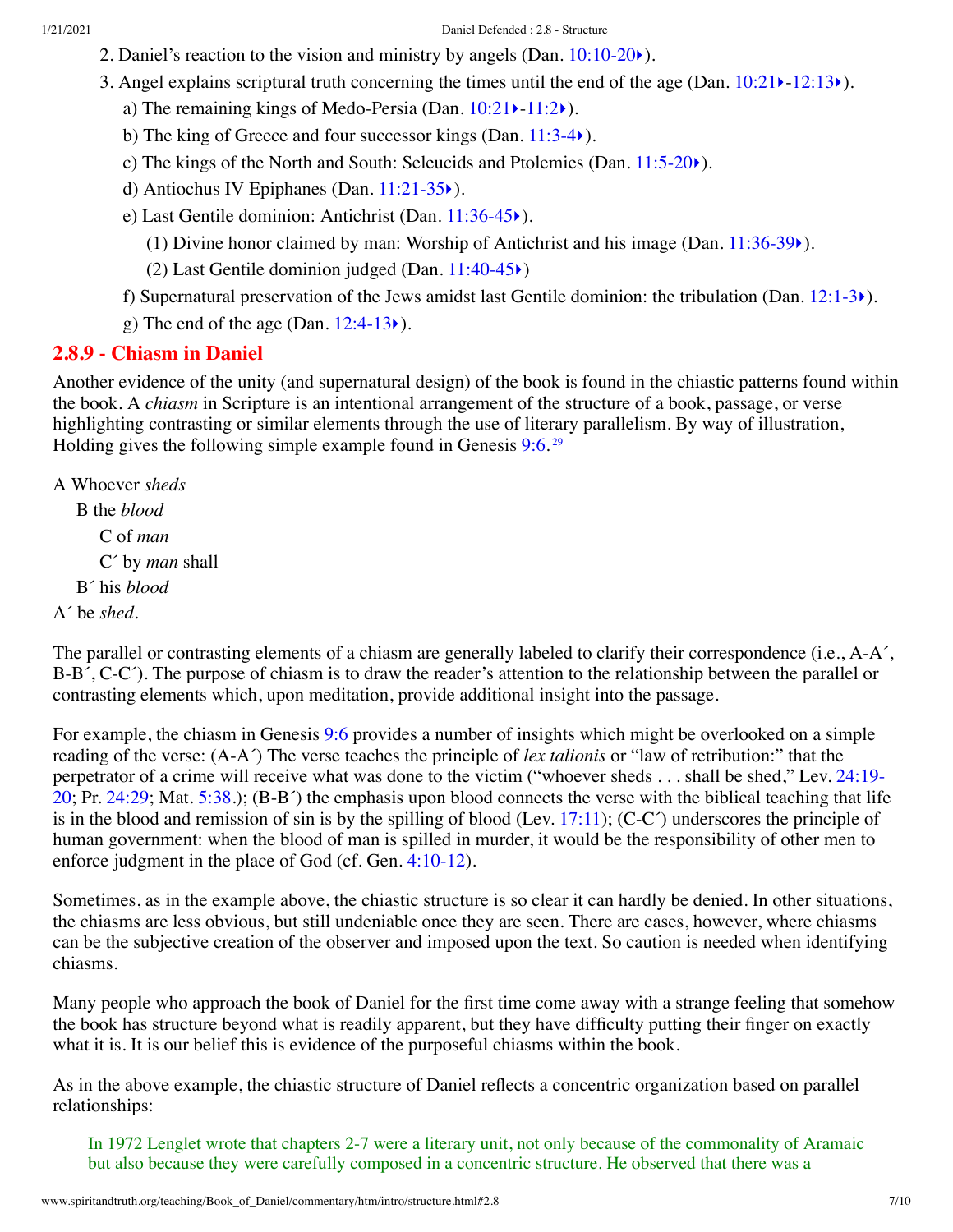paralleling relationship between chapters 2 and 7 [Fourfold periodization of Gentile powers to rule over Israel], 3 and 6 [Divine deliverance of those faithful to God (from the furnace vs. from the lion's den)], and 4 and 5 [Divine humbling of Babylonian King], based on similar thematic concerns. [30](#page-9-12)

Indeed, its structure is finely balanced, forming a neat chiastic arrangement of material, chapters 2 and 7 presenting visions of a fourfold periodization of earth's historical and political succession, chapters 3 and 6 depicting specific adventures (told in characteristic "U shaped" plot) that test the faith of Daniel and his three friends, and chapters 4 and 5 (the centerpiece of the chiasmus) relating details illustrating divine dealings aimed at trying the character of two Babylonian kings. [31](#page-9-13)

The following table is based upon insights from Patterson.<sup>[32](#page-9-14)</sup> As will be seen, the chiastic structure of Daniel involves parallels, symmetry (mirror-like reflection) and repeated sequences.

| <b>Aspect</b>  | <b>Chapter 2</b>                                     | <b>Chapter 3</b>                            | <b>Chapter 4</b>                                                                    | <b>Chapter 5</b>                                                                   | <b>Chapter 6</b>                       | <b>Chapter 7</b>                                     |
|----------------|------------------------------------------------------|---------------------------------------------|-------------------------------------------------------------------------------------|------------------------------------------------------------------------------------|----------------------------------------|------------------------------------------------------|
| <b>Chiasm</b>  | $\mathbf{A}$                                         | B                                           | $\overline{C}$                                                                      | $C^{\prime}$                                                                       | B'                                     | A'                                                   |
| <b>Subject</b> | 4 Metals<br>(Future)                                 | Nebuchadnezzar's<br>Proclamation<br>(Faith) | Nebuchadnezzar's<br>Writing<br>(Character)                                          | Belshazzar's<br>Writing<br>(Character)                                             | Darius'<br>Proclamation<br>(Faith)     | 4 Beasts<br>(Future)                                 |
| Perspective    | 1 Test<br>a Daniel<br>VS.<br>Wisemen                 | 2 Trial<br><b>b</b> Furnace                 | 3 Testimony<br>c Dream (now<br>past)                                                | 1 Test<br>a' Daniel vs.<br>Wisemen                                                 | 2 Trial<br><b>b</b> <sup>2</sup> Lions | 3<br>Testimony<br>c' Dream<br>(yet)<br>future)       |
| <b>Tension</b> | Daniel vs.<br>Wisemen                                | Accusation of 3<br>youths                   | God vs. pride of<br>Nebuchadnezzar                                                  | God vs. pride<br>of Belshazzar                                                     | Accusation<br>of Daniel                | Beast vs.<br>Saints                                  |
| <b>Action</b>  | Dream<br>interpreted<br>by Daniel                    | Refusal to<br>worship man's<br>image        | Predicted,<br>interpreted,<br>fulfilled: Gentile<br>king judged<br>(Nebuchadnezzar) | Predicted,<br>interpreted,<br>fulfilled:<br>Gentile king<br>judged<br>(Belshazzar) | Refusal to<br>pray to man              | Dream<br>interpreted<br>by Angel                     |
| <b>Rescue</b>  | 4 youths<br>and<br>wisemen<br>(Jews and<br>Gentiles) | 3 youths (Jews)                             | Babylon<br>(Nebuchadnezzar<br>restored)                                             | Israel <sup>33</sup>                                                               | Daniel (a<br>Jew)                      | Saints<br>resurrected<br>(Jews and<br>Gentiles) $34$ |

# <span id="page-7-3"></span><span id="page-7-2"></span><span id="page-7-1"></span>**Chiastic Structure of Daniel**

 $\parallel$   $\mathbb{R}_{\Omega}$   $\parallel$ 

Subscribe || Get a Copy | Gection number, topic, or verse? || Go

<span id="page-7-5"></span><span id="page-7-4"></span> $\blacksquare$  $\blacktriangle$  (ii)

### **Notes**

<span id="page-7-0"></span><sup>[1](#page-0-3)</sup> "The book lends itself readily to a division into two sections: chapters 1 to 6, consisting of narratives set against an historical background, and chapters 7 to 12, comprising the visions of Daniel. Similarity of subject-matter appears to have been the predominant consideration for such a grouping, and while in the first division a general chronological order was observed, in the second the visions were related to one another in terms of theme and content rather than the actual time when they were supposed to have been experienced. Elementary as this bifid division is, it has led a great many scholars to conclude that Daniel was a composite work. Spinoza and Sir Isaac Newton were among early exponents of this view, . . ."—Roland K. Harrison, *[Introduction](http://www.spiritandtruth.org/teaching/Book_of_Daniel/commentary/htm/bibliography.html#69294) to the Old Testament* (Peabody, MA: Prince Press, 1969, 1999), 1107.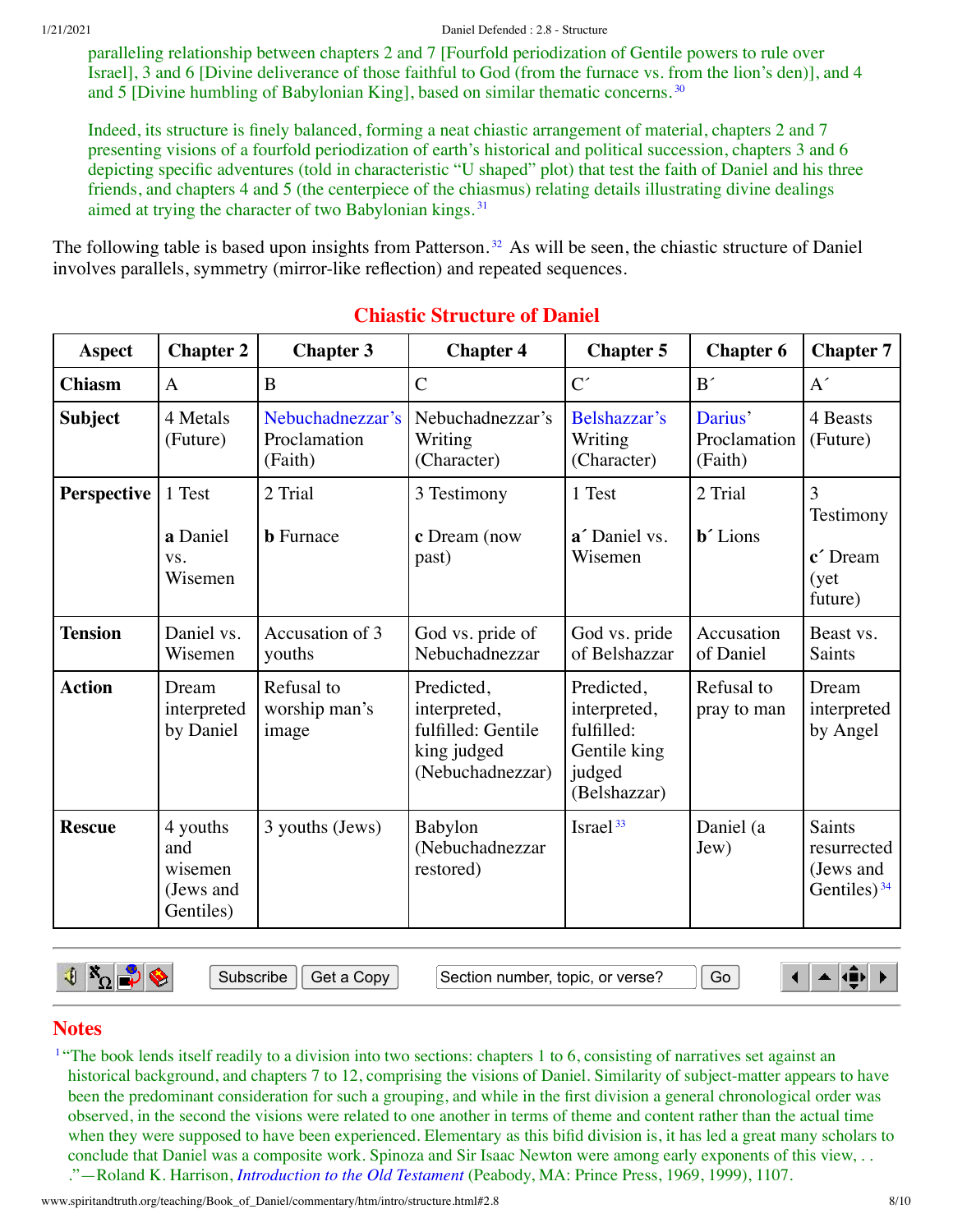<span id="page-8-0"></span><sup>[2](#page-0-4)</sup>There are a few exceptions where the text records Daniel praying or attributing his actions and abilities to God (e.g., Dan.  $2:23-24$ ,  $30$ ;  $5:17$ ;  $6:22$ ).

- <span id="page-8-1"></span><sup>[3](#page-0-5)</sup> "In chapters 1-6 the stories are consistently narrated from the third person in regard to Daniel. An example of this is in 1:8. 'But Daniel made up his mind that he would not defile himself with the king's choice food.' Daniel's thoughts and actions are described in the third person, as though the stories are being narrated by an imaginary author. Exceptions to this (e.g., Dan. [2:27-45](http://www.spiritandtruth.org/bibles/nasb/b27c002.htm#Dan._C2V27) $\blacktriangleright$ ) occur in passages that appear as quotations of Daniel's speech. In chapters [8](http://www.spiritandtruth.org/bibles/nasb/b27c008.htm#Dan._C8V1) $\blacktriangleright$ [-12](http://www.spiritandtruth.org/bibles/nasb/b27c012.htm#Dan._C12V1) $\blacktriangleright$ , however, the material is narrated from the first-person perspective. 'In the third year of the reign of Belshazzar the king a vision appeared to me, Danielà. And I looked in the vision'  $(8:1)$  $(8:1)$  $(8:1)$ ). In general the remainder of the book is narrated in the first person (though the introduction to the final unit  $[10:1-3)$  $[10:1-3)$  quickly shifts from the third person to the first). Chapter  $7\epsilon$  $7\epsilon$ , however, is technically in the third person, though in practicality it is in the first. That is, the whole chapter is presented as a 'summary' of Daniel's vision, in which the vision is [communicated](http://www.spiritandtruth.org/teaching/Book_of_Daniel/commentary/htm/bibliography.html#69535) from the perspective of the first person."—J. Paul Tanner, "The Literary Structure of the Book of Daniel," in *[Bibliotheca](http://www.spiritandtruth.org/teaching/Book_of_Daniel/commentary/htm/bibliography.html#69145) Sacra*, vol. 137 no. 545 (Dallas, TX: Dallas Theological Seminary, January-March 1968), 280.
- <span id="page-8-2"></span><sup>[4](#page-0-6)</sup> "The employment of the two languages points to an equally valid division, which has to do with the identity of the people concerned, rather than the literary criteria. For want of better terms, these two divisions may be called by the names 'Jewish' and 'Gentile.' The first chapter of the book clearly places itself in the 'Jewish' category, . . . The eighth chapter is again in this group, . . . The ninth chapter belongs to the same group, . . . Then the tenth, eleventh, and twelfth chapters must also be so classified, . . . The intervening seven chapters, however, place matters pertaining to Gentile history to the fore."—Leon J. Wood, *A [Commentary](http://www.spiritandtruth.org/teaching/Book_of_Daniel/commentary/htm/bibliography.html#69587) on Daniel* (Eugene, OR: Wipf and Stock Publishers, 1998), 18.

<span id="page-8-3"></span><sup>[5](#page-1-3)</sup>The presentation of material out of chronological order is also an intentional device encountered in the gospels.

- <span id="page-8-4"></span><sup>[6](#page-1-4) "</sup>The key role of chapter 7, so important to the full teaching of Daniel, thus gains wider significance as an interpretative key for Old Testament eschatology."—Richard D. Patterson, "The Key Role of [Daniel](http://www.spiritandtruth.org/teaching/Book_of_Daniel/commentary/htm/bibliography.html#69451) 7," in *Grace [Theological](http://www.spiritandtruth.org/teaching/Book_of_Daniel/commentary/htm/bibliography.html#69276) Journal*, vol. 12 no. 2 (Winona, IN: Grace Seminary, Fall 1991), 257.
- <span id="page-8-5"></span>[7](#page-1-5)Carl Friedrich Keil, ["Daniel,"](http://www.spiritandtruth.org/teaching/Book_of_Daniel/commentary/htm/bibliography.html#69361) in Carl Friedrich Keil and Franz Delitzsch, *[Commentary](http://www.spiritandtruth.org/teaching/Book_of_Daniel/commentary/htm/bibliography.html#69355) on the Old Testament* (Peabody, MA: Hendrickson, 2002), s.v. "Integrated Organization."
- <span id="page-8-6"></span>[8](#page-1-6)Patterson, *The Key Role of [Daniel](http://www.spiritandtruth.org/teaching/Book_of_Daniel/commentary/htm/bibliography.html#69451) 7*, 251.
- <span id="page-8-7"></span>[9](#page-1-7)For example: "It is of crucial importance to note that in detailing the events of these future end-time days, **John draws upon** the material presented under Daniel's predictions relative to the fourth kingdom/era." [emphasis added]—Ibid., 260. "If indeed John is **consciously introducing** major sections of his book by the Daniel [2](http://www.spiritandtruth.org/bibles/nasb/b27c002.htm#Dan._C2V1)[‣](http://www.spiritandtruth.org/teaching/Book_of_Daniel/commentary/htm/chapters/02.html#3.2.1) allusion—which in view of the above discussion seems to be the case—a further conclusion possibly can be drawn . . ." [emphasis added] - G. K. Beale, "The Influence of Daniel Upon the Structure and Theology Of John's [Apocalypse,"](http://www.spiritandtruth.org/teaching/Book_of_Daniel/commentary/htm/bibliography.html#69333) in *Journal of the Evangelical Theological Society*, vol. 27 no. 4 (Evangelical Theological Society, December 1984), 419.
- <span id="page-8-8"></span> $^{10}$  $^{10}$  $^{10}$ Dan. [12:4](http://www.spiritandtruth.org/bibles/nasb/b27c012.htm#Dan._C12V4) $\rangle$ ; Rev. [1:11](http://www.spiritandtruth.org/bibles/nasb/b66c001.htm#Rev._C1V11) $\rangle$ , [19](http://www.spiritandtruth.org/bibles/nasb/b66c001.htm#Rev._C1V19) $\rangle$ ; [2:1](http://www.spiritandtruth.org/bibles/nasb/b66c002.htm#Rev._C2V1) $\rangle$ , [8](http://www.spiritandtruth.org/bibles/nasb/b66c002.htm#Rev._C2V8) $\rangle$ , [12](http://www.spiritandtruth.org/bibles/nasb/b66c003.htm#Rev._C3V12) $\rangle$ ; [3:1](http://www.spiritandtruth.org/bibles/nasb/b66c003.htm#Rev._C3V1) $\rangle$ , [7](http://www.spiritandtruth.org/bibles/nasb/b66c003.htm#Rev._C3V7) $\rangle$ , 12 $\rangle$ , [14](http://www.spiritandtruth.org/bibles/nasb/b66c003.htm#Rev._C3V14) $\rangle$ ; [10:4](http://www.spiritandtruth.org/bibles/nasb/b66c010.htm#Rev._C10V4) $\rangle$ ; [14:13](http://www.spiritandtruth.org/bibles/nasb/b66c014.htm#Rev._C14V13) $\rangle$ ; [19:9](http://www.spiritandtruth.org/bibles/nasb/b66c019.htm#Rev._C19V9) $\rangle$ ; [21:5](http://www.spiritandtruth.org/bibles/nasb/b66c021.htm#Rev._C21V5) $\rangle$ .
- <span id="page-8-9"></span><sup>[11](#page-2-2)</sup> Dan. [7:15-16](http://www.spiritandtruth.org/bibles/nasb/b27c007.htm#Dan._C7V15) $\blacktriangleright$ , [28](http://www.spiritandtruth.org/bibles/nasb/b27c007.htm#Dan._C7V28) $\blacktriangleright$ ; [8:27](http://www.spiritandtruth.org/bibles/nasb/b27c008.htm#Dan._C8V27) $\blacktriangleright$ ; [10:20](http://www.spiritandtruth.org/bibles/nasb/b27c010.htm#Dan._C10V20) $\blacktriangleright$ ; [12:8](http://www.spiritandtruth.org/bibles/nasb/b27c012.htm#Dan._C12V8) $\blacktriangleright$ ; 1Pe. [1:10-11](http://www.spiritandtruth.org/bibles/nasb/b60c001.htm#1Pe._C1V10); Rev. [7:13-14](http://www.spiritandtruth.org/bibles/nasb/b66c007.htm#Rev._C7V13) $\blacktriangleright$ .
- <span id="page-8-10"></span>[12](#page-2-3) John Calvin, *[Commentary](http://www.spiritandtruth.org/teaching/Book_of_Daniel/commentary/htm/bibliography.html#69188) on The Prophet Daniel* (Albany, OR: Ages Software, 1998, 1561), s.v. "Preface."
- <span id="page-8-11"></span>[13](#page-3-0)See *[Timeline](http://www.spiritandtruth.org/teaching/Book_of_Daniel/commentary/htm/topics/chronology.html#4.2.4)*.
- <span id="page-8-12"></span><sup>[14](#page-3-1)</sup> Assuming Daniel was born in 620 [B.C.](http://www.spiritandtruth.org/teaching/Book_of_Daniel/commentary/htm/topics/chronology.html#52515)
- <span id="page-8-13"></span><sup>[15](#page-3-2)</sup> "It is most likely that Daniel and his friends were somewhere around 15 years old when taken captive. And the fact that Daniel lived through the entire seventy year period, and beyond, would support his youthfulness at the very beginning of the captivity."—Paul Benware, *Daniel's [Prophecy](http://www.spiritandtruth.org/teaching/Book_of_Daniel/commentary/htm/bibliography.html#69161) of Things to Come* (Clifton, TX: Scofield Ministries, 2007), Dan. [1:3](http://www.spiritandtruth.org/bibles/nasb/b27c001.htm#Dan._C1V3). "We know [Daniel is] about 14 for the reason that the kind of training, this three year training was the ancient form of high school, so we guess that [he was] around 14."—Charles Clough, *[Lessons](http://www.spiritandtruth.org/teaching/Book_of_Daniel/commentary/htm/bibliography.html#69201) on Daniel* (Spokane, WA: Ellen Kelso, [transcriber], 2006), 2.24. "Now we know from what Plato tells us about the operation of the Babylonians that the standard age for developing their training was at 14."—Robert Dean, *[Lessons](http://www.spiritandtruth.org/teaching/Book_of_Daniel/commentary/htm/bibliography.html#69224) on Daniel* (Spokane, WA: Ellen Kelso [transcriber], 2006), 3.33. "He was perhaps about 14 years [old."—Arno](http://www.spiritandtruth.org/teaching/Book_of_Daniel/commentary/htm/bibliography.html#69279) Clemens Gaebelein, *The Prophet Daniel: A Key to the Visions and Prophecies of the Book of Daniel*, 2nd (New York, NY: Our Hope, 1911), 13. "Plato, *Alcibiades* 1:121, states that the education of Persian youths began in their 14th year, and Xenophon, Cy., 1, 2 mentions the 16th or 17th years as the close."—Edward J. Young, *The [Prophecy](http://www.spiritandtruth.org/teaching/Book_of_Daniel/commentary/htm/bibliography.html#69601) of Daniel* (Eugene, OR: Wipf and Stock Publishers, 1949, 1998), Dan. [1:5](http://www.spiritandtruth.org/bibles/nasb/b27c001.htm#Dan._C1V5). "He was about 16 when he was taken captive 66 years earlier (605 b.c.)."—J. Dwight Pentecost, ["Daniel,"](http://www.spiritandtruth.org/teaching/Book_of_Daniel/commentary/htm/bibliography.html#69455) in John F. Walvoord and Roy B. Zuck, eds., *The Bible Knowledge [Commentary](http://www.spiritandtruth.org/teaching/Book_of_Daniel/commentary/htm/bibliography.html#69136)* (Wheaton, IL: SP Publications, 1983), Dan. [6:10-11.](http://www.spiritandtruth.org/bibles/nasb/b27c006.htm#Dan._C6V10)
- <span id="page-8-14"></span>[16](#page-3-3)Andrew E Steinmann, *From Abraham to Paul: A Biblical [Chronology](http://www.spiritandtruth.org/teaching/Book_of_Daniel/commentary/htm/bibliography.html#69508)* (St. Louis, MO: Concordia Publishing House, 2011), 159, 349.
- <span id="page-8-15"></span><sup>[17](#page-3-4)</sup> Accession-year dating.